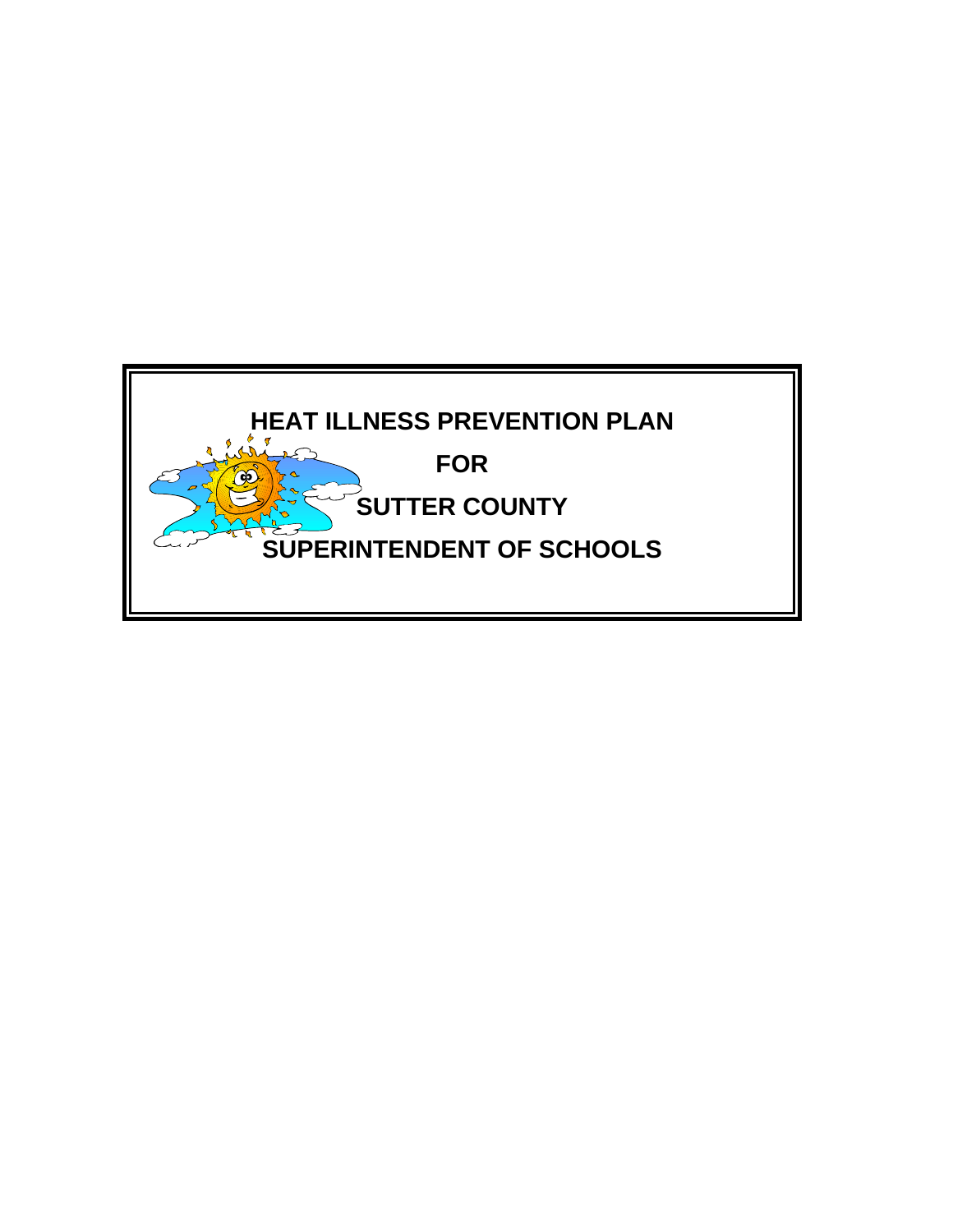# **TABLE OF CONTENTS**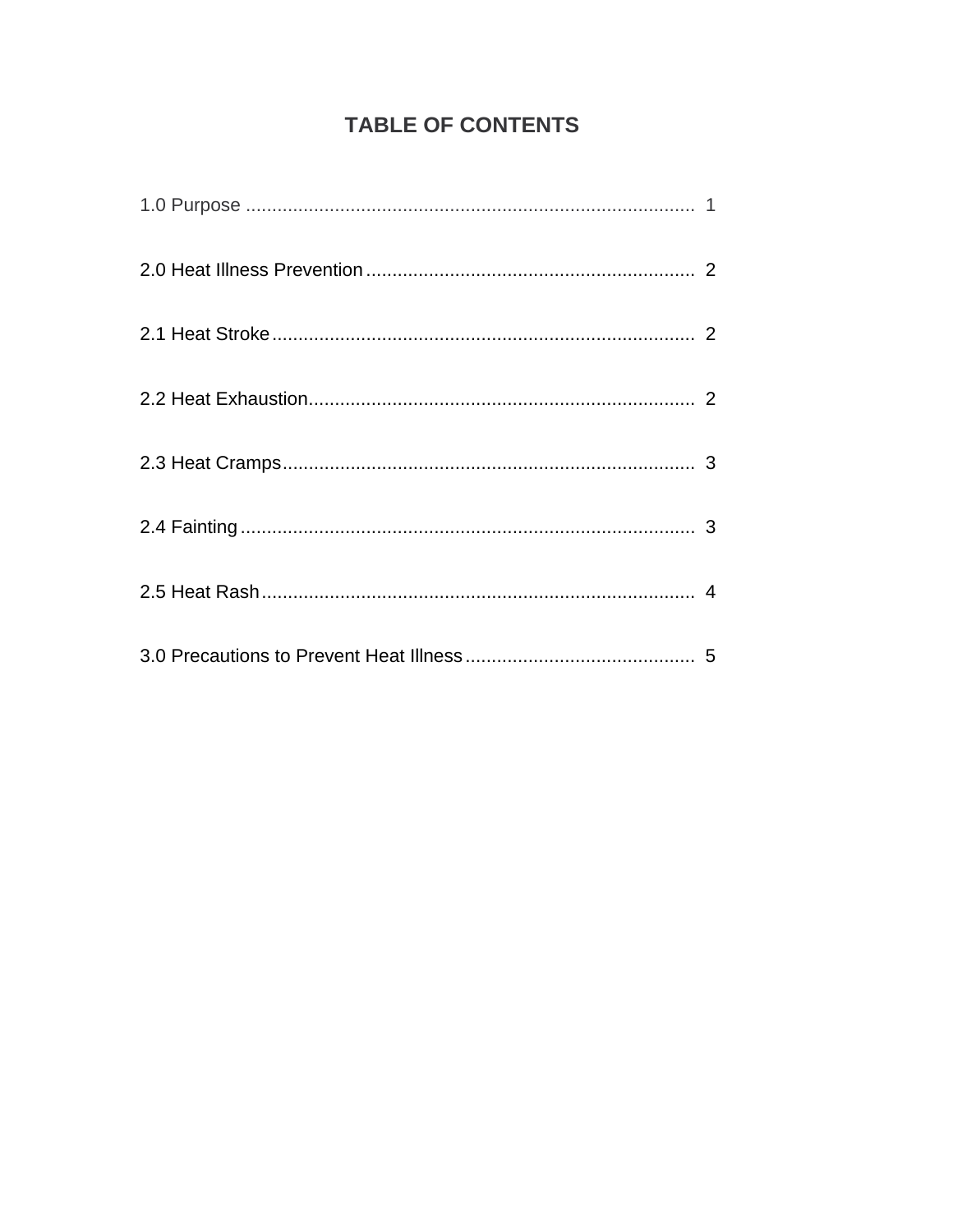#### **1.0 PURPOSE**

The purpose of Heat Illness Prevention Plan is to meet the requirements set forth in California Code of Regulations, Title 8, and also to serve as a supplement to Sutter County Superintendent of School's Injury and Illness Prevention Program (IIPP). This information is intended and must be used in conjunction with the IIPP. The Heat Illness Prevention Guide establishes procedures and provides information which is necessary to ensure that employees of Sutter County Superintendent of Schools are knowledgeable in the prevention and recognition of heat stress to ensure their own safety and the safety of others.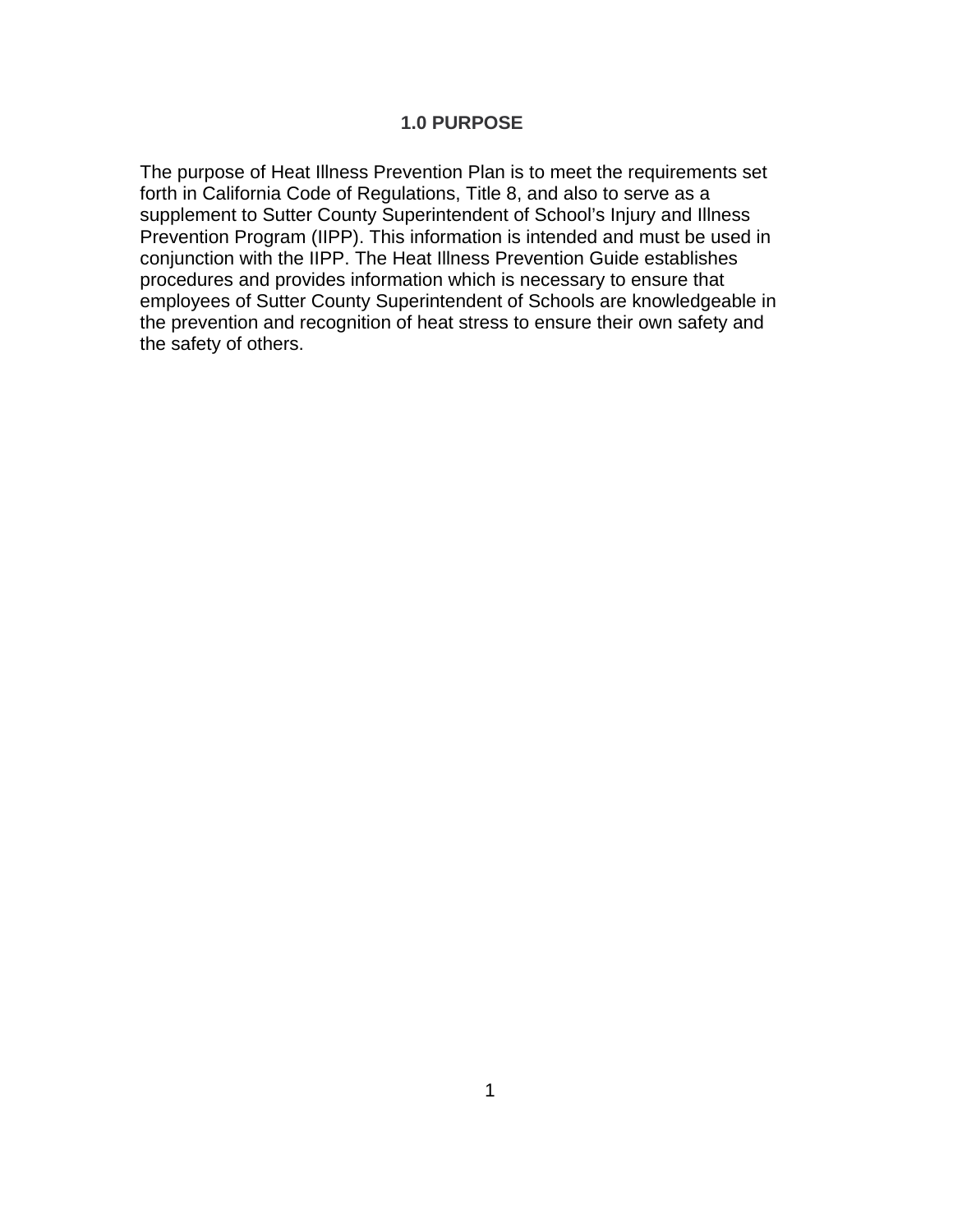# **2.0 HEAT ILLNESS PREVENTION**

Heat related illnesses are avoidable if the employees are trained and the right actions are taken before, during, and after working in either indoor or outdoor hot conditions. High temperatures and humidity can stress the body's ability to cool itself making heat illness a big concern during hot weather months. Every employee whose job duties require them to work in the outdoors during summer months, are exposed to elevated heat conditions and therefore are susceptible to heat illness. The major forms of heat illnesses are: **heat stroke, heat exhaustion, heat cramps, fainting, and heat rash**. Heat illness can be a life threatening condition. This document will outline those actions as well as describing the major forms of heat illness, how to recognize them, and what actions to take to provide first aid before medical care is provided.

## **2.1 Heat Stroke**

**Description:** Heat stroke, the most serious health problem for workers in hot environments, is caused by the failure of the body's internal mechanism to regulate its core temperature. Sweating stops and the body can no longer rid itself of excess heat. Signs include (1) mental confusion, delirium, loss of consciousness, convulsions or coma; (2) a body temperature of 106 degrees F or higher; and (3) hot dry skin which may be red, mottled, or bluish. Victims of heat stroke will die unless treated promptly.

**Symptoms Include:** A high body temperature (103 degrees F); a distinct absence of sweating (usually); hot red or flushed dry skin; rapid pulse; difficulty breathing; constricted pupils; any/all the signs or symptoms of heat exhaustion such as dizziness, headache, nausea, vomiting, or confusion, and possibly more severe systems including; bizarre behavior; and high blood pressure. Advance symptoms may be seizure or convulsions, collapse, loss of consciousness, and a body temperature of over 108 degrees F.

**Prevention/First Aid:** It is vital to lower a heat stroke victim's body temperature. Quick actions can mean the difference between life and death. Pour water on them, fan them, or apply cold packs. Call 911 to get the person medical aid as soon as possible.

### **2.2 Heat Exhaustion**

**Description:** Heat exhaustion results from loss of fluid through sweating when a worker has failed to drink enough fluids or take in enough salt or both. The worker with heat exhaustion still sweats but experiences extreme weakness or fatigue, giddiness, nausea, or headache. The skin is clammy and moist, the complexion pale or flushed, and the body temperature is normal or slightly higher.

**Symptoms Include:** Headache, heavy sweating, intense thirst, dizziness, fatigue, loss of coordination, nausea, impaired judgment, loss of appetite, hyperventilation, tingling in hands or feet, anxiety, cool moist skin, weak and rapid pulse (120-200), and low to normal blood pressure.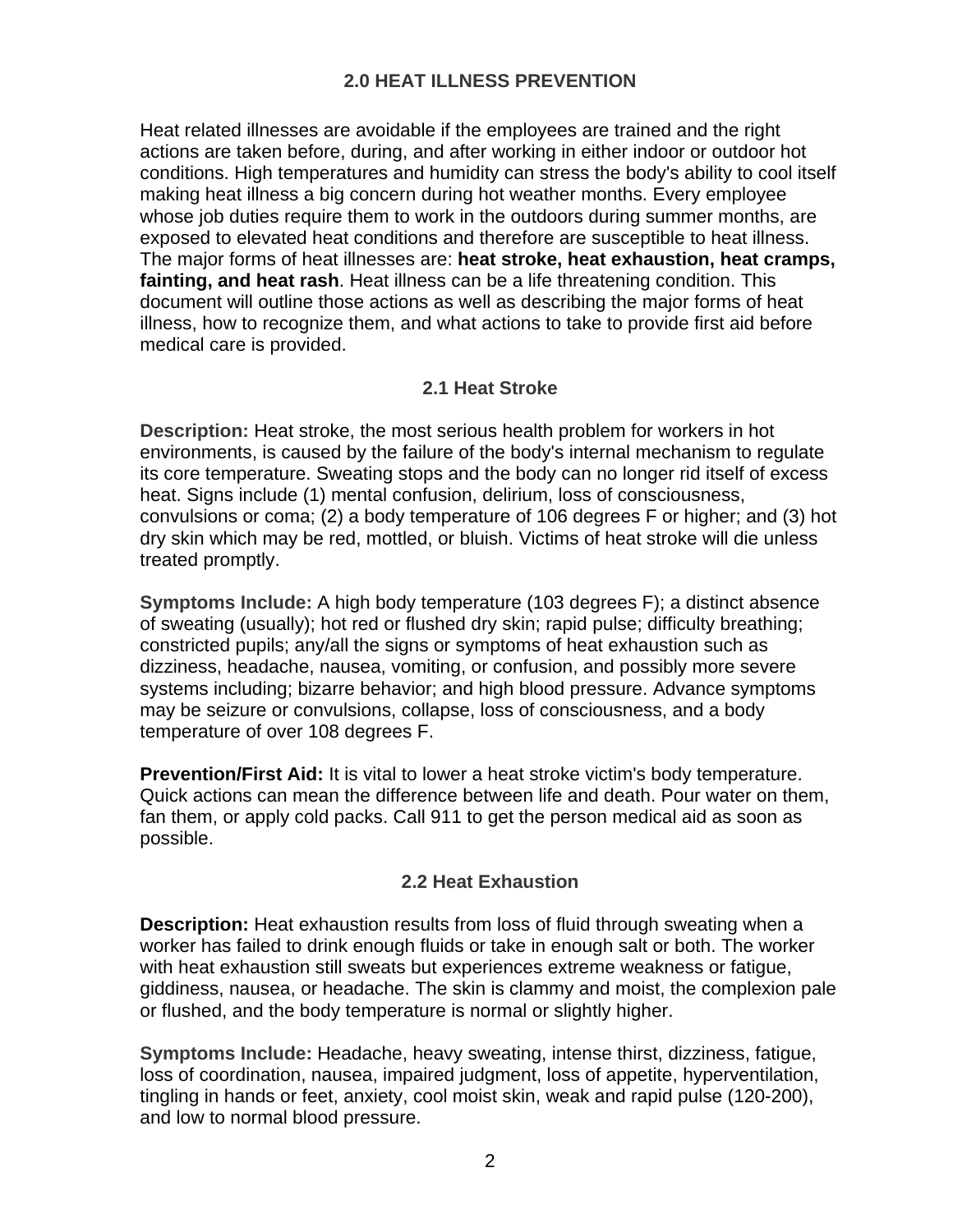**Prevention/First Aid:** The employee suffering these symptoms should be moved to a cool location such as a shaded area or air-conditioned building. Have them lie down with their feet slightly elevated. Loosen their clothing, apply cool, wet cloths or fan them. Have them drink water or electrolyte drinks. Try to cool them down, and have them checked by medical personnel. Victims of heat exhaustion should avoid strenuous activity for at least a day, and they should continue to drink water to replace lost body fluids. Call 911 if the person becomes non-responsive, refuses water, vomits, or loses consciousness.

#### **2.3 Heat Cramps**

**Description:** Heat cramps, painful spasms of the muscles, are caused when workers drink large quantities of water but fail to replace their bodies' salt loss. Tired muscles -- those used for performing the work -- are usually the ones most susceptible to cramps.

**Prevention/First Aid:** Drink electrolyte solutions such as Gatorade or plenty of water during the day and try eating more fruits such as bananas to help keep your body hydrated during hot weather. Call 911 or contact your supervisor immediately if the person becomes ill.

#### **2.4 Fainting**

**Description:** Fainting, which medical professionals call syncope (pronounced SINko-pea), is a temporary loss of consciousness. Unlike a seizure, the person who faints usually regains alertness soon after regaining consciousness. Fainting is caused by a temporary loss of the brain's blood supply. Fainting can sometimes be a sign of a more serious condition. Fainting may be a problem for the worker not acclimated to a hot environment who simply stands still in the heat.

**Prevention/First Aid:** When you feel like you're going to faint, find a safe place to lie down and if possible, lift your legs up. This allows gravity to keep blood flowing to your brain. If you can't lie down, sit down and put your head between your knees. Don't stand up until you no longer feel like you're going to faint.

Employees who have already fainted should be positioned on his or her back. Make sure the legs are elevated, if possible above the heart level. Check the person's airway to be sure it's clear. Watch for vomiting. Check for signs of circulation (breathing, coughing or movement). If absent, begin CPR. Call 911. Continue CPR until help arrives or the person responds and begins to breathe. Help restore blood flow. If the person is breathing, restore blood flow to the brain by raising the person's legs above the level of the head. Loosen belts, collars or other constrictive clothing. The person should revive quickly. If the person doesn't regain consciousness within one minute, dial 911.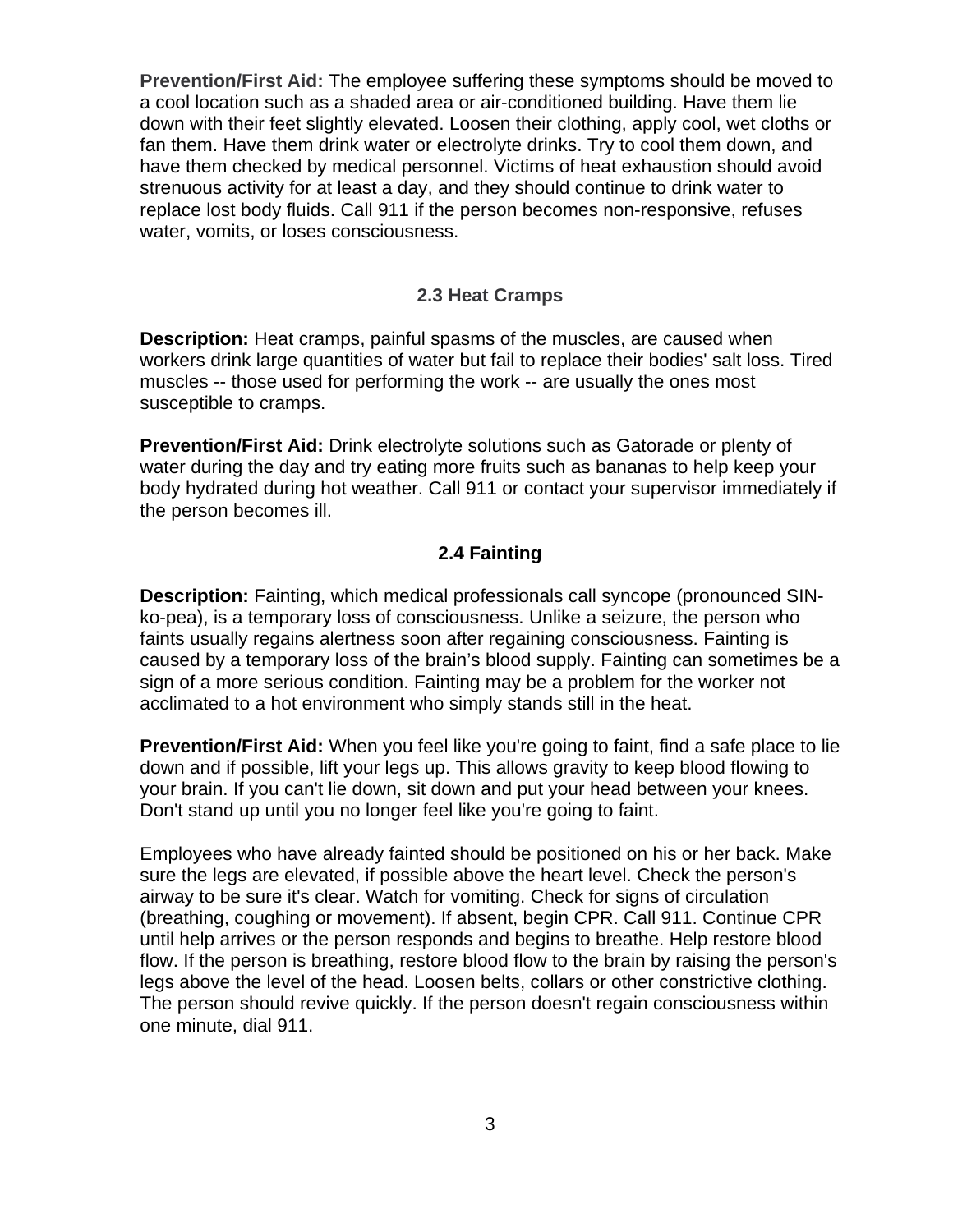## **2.5 Heat Rash**

**Description:** Heat rash, also known as prickly heat, may occur in hot and humid environments where sweat is not easily removed from the surface of the skin by evaporation. When extensive or complicated by infection, heat rash can be so uncomfortable that it inhibits sleep and impedes a worker's performance or even results in temporary or permanent disability.

**Symptoms Include:** Areas of the skin itch intensely and often feel prickly, or sting. Heat rash looks like tiny bumps surrounded by a zone of red skin. It usually occurs on clothed parts of the body, such as the back, abdomen, neck, upper chest, groin or armpits and goes away on its own within a few days. In severe forms, however, heat rash can interfere with the body's heat-regulating mechanism and cause fever, heat exhaustion, and even death.

**Prevention/First Aid:** The best treatment for heat rash is to provide a cooler, less humid environment. Keep the affected area dry. Use a fan if necessary. Dusting powder may be used to increase comfort, but avoid using ointments or creams as they keep the skin warm and moist and may make the condition worse.